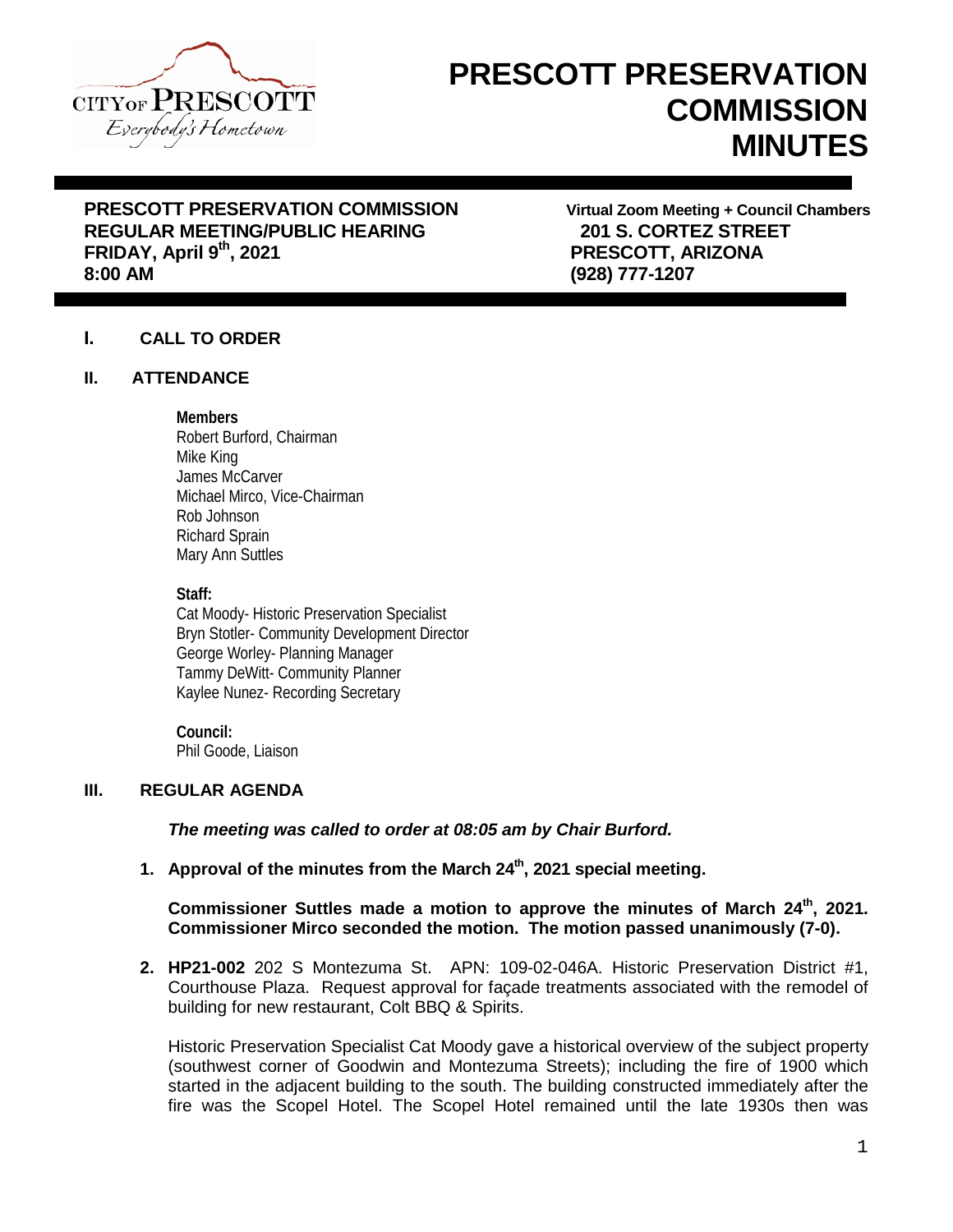demolished and a gas station was built in its place. The site has since hosted a series of automotive and retail uses, the most recent being Sam Hill Cigar Company.

Ms. Moody presented a floor plan of the proposed remodel for Colt BBQ, which detailed the additional area and ADA modifications. The elevations presented showed additional details of the façade compared to those presented during the prior Preservation Commission meeting. Ms. Moody explained that the proposed exterior will involve painted black stucco, painted black brick veneer, and windows with a three-layer trim style. The windows will also feature contrasting black and gold trim and dentil moulding. The exterior lighting will feature gooseneck fixtures and all signage will be submitted and reviewed separately.

Commissioner Mirco asked where the signage will be located. Applicant and co-owner of Colt BBQ, Brenda Clouston, clarified that the signs would be mounted on the stucco parapets.

Chairman Burford asked for clarification on window signage (which the commission and city cannot regulate). Ms. Clouston expressed that they would be keeping window signage to a minimum and have no desire to put advertising materials in the windows; she also clarified that the windows will not be tinted.

Chairman Burford recommended black brick and mortar as opposed to painting the brick black. Ms. Moody clarified that historic preservation guidelines only dictate that *existing* brick cannot be painted over, not new.

Applicant Robert Kenneth Clouston expressed that using black brick and mortar would be cost prohibitive and that the product they chose to paint the brick veneer is extremely durable.

## **Commissioner King made a motion to approve HP21-001. Commissioner Sprain seconded the motion. The motion passed (6-1) with Chairman Burford giving the dissenting vote.**

**3. HP21-003** 341 S Mount Vernon Ave. APN: 110-03-041. Historic Preservation District #13, Southeast Prescott. Request approval for new siding, front porch refurbishment, and window and door replacement on the existing rear addition.

Historic Preservation Specialist Cat Moody presented an aerial photo and brief history of the subject property; indicating the addition to the rear of the home was constructed in 1984. The applicant had several professional consultations done regarding the exterior siding and was told by each that the siding could not be restored to a satisfactory state. Ms. Moody provided a sample of the proposed siding and paint colors to the Commissioners. The siding proposed is a wood composite material and a light, sage green color. Other colors proposed for exterior paint work were merlot and crème colors. The window, rear railing and exterior doors will also be replaced utilizing the aforementioned color scheme. The existing trim styles will remain/ be repaired as needed. There will also be electrical upgrades performed to bring the system up to current code.

Applicant and owner, Rita Davis, explained that the current siding is in such poor shape that scraping and painting would not properly 'revive' it. Ms. Davis also clarified that the siding would be lapped in order to help weather-proof. Chairman Burford recommended hardie board in lieu